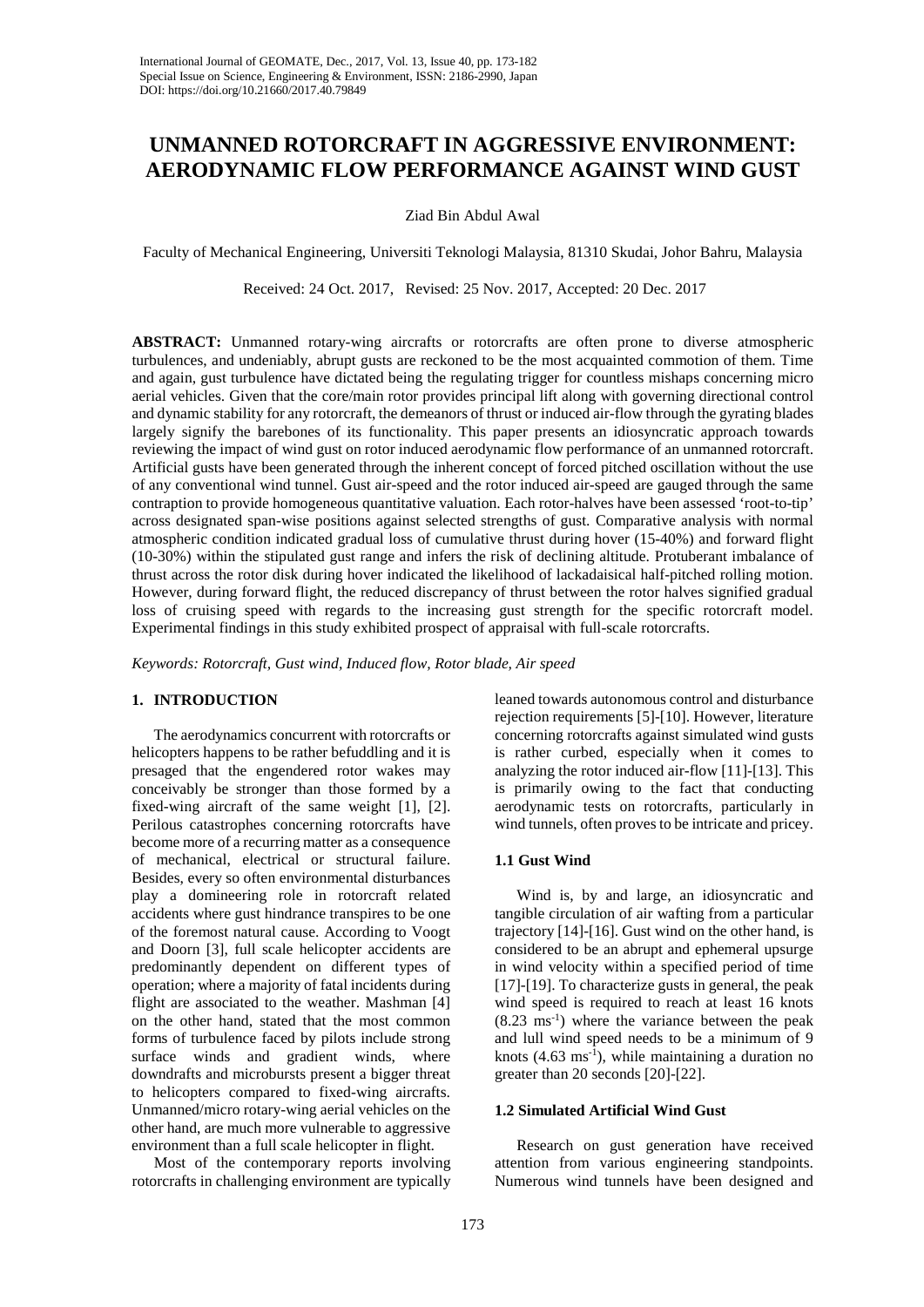built throughout the years, including multi-purpose, low-speed and open-loop wind tunnels capable of measuring turbulence, flow rate and pressure in the test section in order to study an assortment of engineering objects [23]-[25]. Pertinently, when it comes to artificial gust generation, research work conducted by Neumann and Mai [26] stands out from the rest. In this study, the researchers performed experiments through the utilization of a transonic wind tunnel at Gottingen-Germany, capable of generating flow speeds from 0.3 Ma to 1.8 Ma. The key constituent of this wind tunnel is a built-in airfoil that can be excited in order to force the air with a resulting wake, which however is the generic gust. This oscillating airfoil is equipped to execute different aerodynamic excitations which can be harmonic or transient in nature. The airfoil, having a cross-sectional form of NACA0010, was mounted upstream of the wind tunnel in order to operate as a gust generator. Here, the hydraulic exciters operates in phase opposition, which abets in varying the symmetrical airfoil's angle of attack. When it comes to forced pitched oscillation, this gust generator has a maximum frequency (*f*) of 60 Hz. Even though this experimentation involved reviewing the effects of synthetic gust on a wing model; the method utilized here to generate generic wind gusts can be considered one of most apposite ways to conduct this kind of investigation involving any relevant entities as 'test-specimen'. Fig.1 demonstrates the schematic representation of Neumann and Mai's gust experiment set-up.



Fig.1 Schematic of Neumann and Mai's synthetic gust experiment set-up on a wing model [31]

#### **1.3 Research Significance**

The usage of rotorcrafts have skyrocketed in the recent past not only in military applications but in our daily lives as well [27], [28]. Rotary-wing unmanned aerial vehicles (RUAVs) are rapidly finding their way to provide assistance in every possible spectrum imaginable including aerial imagery & mapping, surveillance, infrared thermography in construction industry, product shipping/delivery and many more [29]-[32]. With the increased usage, comes the price of escalated number of mishaps as well; where natural or

environmental disturbances, especially whether related turbulences, tops the list of reasons [3], [33]. Despite the fact that rotor aerodynamics plays an important role in understanding the rotorcraft's behavior with respect to the air flow, available research work on the related theme is rather limited and implores for attention. In view of that, this paper aims to provide an insight into the rotor air flow characteristics across the blade span in response to artificially generated wind gusts. This is to gain a developed understanding of the matter in question, which could possibly be referred not only amongst drones or RUAV's, but with full scale operational helicopters in some measure as well.

### **2. METHODOLOGY**

The concept of forced pitched oscillation suggests that, an oscillating airfoil or wing is able to generate gust wave while being subjected to continuous flow of air [26]. This principle happens to be one of the most fundamental approach towards generating artificial wind gusts. Ordinarily, gust generated through manual or artificial mechanism is characterized through the features of frequency, amplitude etc. Here, the referring speed is mostly limited to the 'source' air-speed. However, it's a cogent inference that the air-speed would somewhat vary from prior to post encounter of the oscillating airfoil/wing. Meaning that, the wake of the airfoil would have a different air-speed than that from the source. Neumann and Mai [26], implemented particle image velocimetry (PIV) technique to measure the change in flow velocity by studying the flow field behind the gust generator. However, the investigation seemed to be deficient in both idiosyncratic and concurrent valuation which could be associated with the aerodynamic performance of the test specimen in an analogous manner.

Predominantly attributable to the matter of accessibility, pragmatism, cost and ancillary limitations; this paper presents an unambiguous experimentation approach which has been conceived devoid the use of an actual wind tunnel to generate artificial gust and quantify the rotor induced air velocity.

#### **2.1 Test Set-up**

Fig.2 illustrates the summarized schematic diagram for the set-up conceived for the experiment. In this set-up, the steady flow of air is provided by an 850 W industrial blower (fundamental features are listed in Table 1). Positioned in front of the blower is a symmetrical airfoil. Noticeably, the leading edge of the airfoil is facing directly towards the outlet of the air blower. Here, when the blower diffuses perpetual flow of air, the airfoil's wake is capable of producing gust wave of different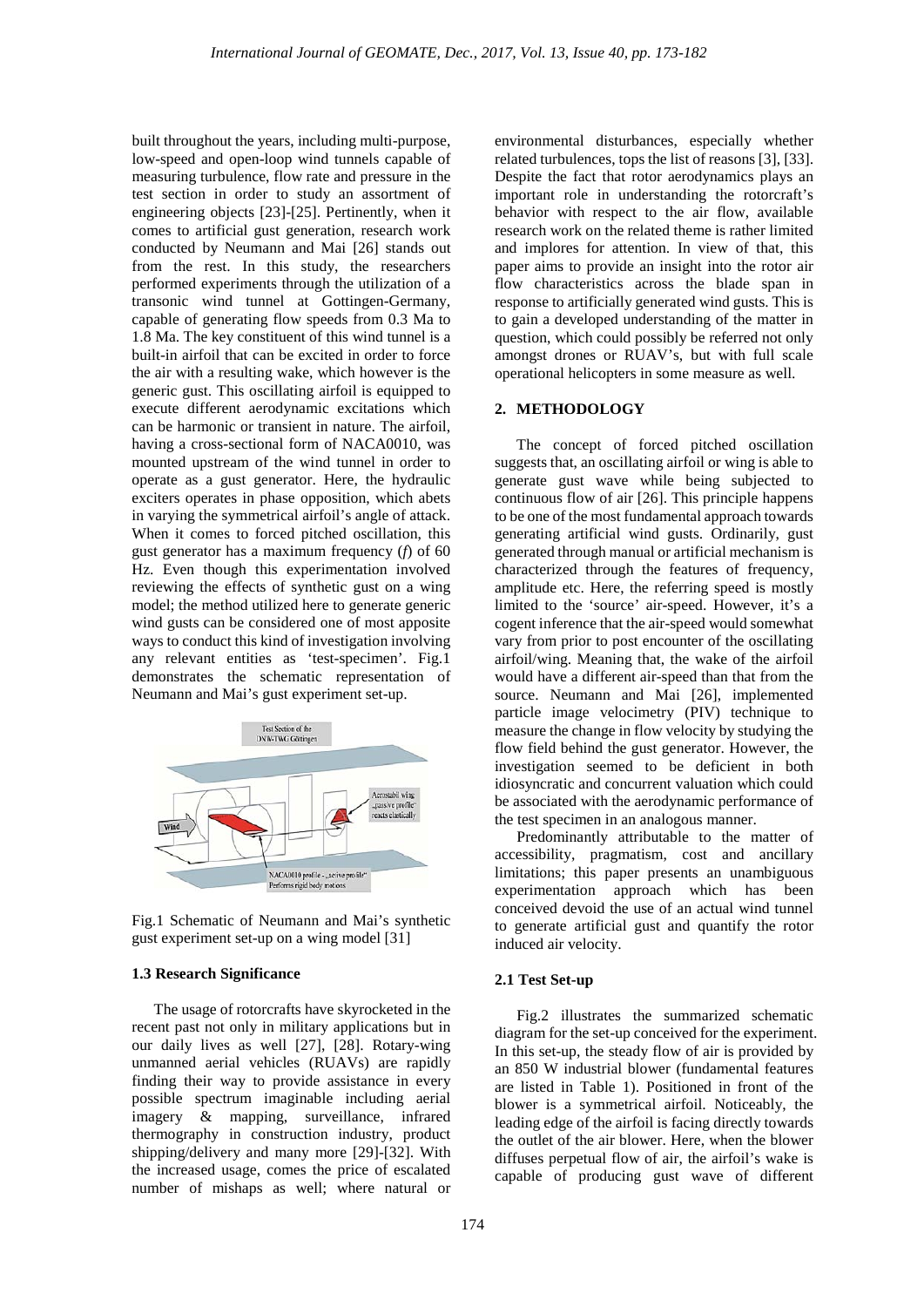strengths while being oscillated at various frequencies. The airfoil is in fact oscillated using an astute combination of motor and linkage arm. The number of oscillation (or the frequency) of the airfoil is stalwartly related to the rotation/speed of the 100 W motor; which however, is regulated using a 13 khz speed controller. Here, instead of calling the oscillating airfoil a wing or vane, it is denoted as the 'Gust Generating Airfoil' or simply GGA. Crafted from thin aluminum sheet, this GGA is in fact shaped in the form of a NACA0014 airfoil section. The primary reason behind selecting a symmetrical airfoil is to generate a rather homogeneous wave of gust, while minimizing the variance between the magnitude of positive and negative peaks. Besides, generating gust through this mechanism has a likelihood of producing sinusoidal gust waves [26]. The GGA has a span of 0.45 m with a chord length of 0.1 m. Prior to oscillation, the pitching axis of the GGA is set to be located at the ½ chord length. Some elemental analysis have been performed on the GGA in order to identify certain parameters including maximum lift coefficient ( $Cl_{max}$ ), maximum angle of attack  $(\alpha_{\text{max}})$  etc. Technical features of the GGA are

summarized in Table 2. Congruently, specification of the motor and the speed controller designated for oscillating the GGA are enlisted in Table 3 and Table 4 respectively. It is understood that, the distance between the blower and the GGA will have a certain amount of effect on the strength of the gust. What's more, the distance from the GGA's trailing edge would have a distinct impact on the gust airspeed as well. This suggests that the strength of the wake or in this case the gust strength endured by the test object would actually vary with the increasing or decreasing gap between the GGA. Appositely, the test object in this case is an unmanned twisted blade co-axial (2+2) helicopter capable of producing a maximum gyration speed of  $\pm 2500$ RPM expending a 7.4 V 1500 mAh battery as power source. Table 5 summarizes the specifications of the test helicopter. Now, ahead of placing the subscale helicopter downstream of the GGA; the strength or the flow velocity of the blower and the gust airspeed generated by the oscillating GGA requires to be quantified at alterable gap(s) between each other. Pertinently, for this research, an anemometer (Model: Skywatch Xplorer 2, accuracy  $\pm$  3%) is used to measure all germane air-speed/velocity.



 $D_1$  = Distance/Gap between the blower and airfoil (leading edge)

D<sub>3</sub> = Distance/Gap between the blower and anemometer/sub-scale helicopter



| Table 1 Technical parameters of the air blower |
|------------------------------------------------|
|------------------------------------------------|

| Item    | Specification                        |
|---------|--------------------------------------|
| Model   | Ogawa (BF534).                       |
| Voltage | 220V-240V 50/60Hz                    |
| Current | 4A                                   |
| Power   | 850W                                 |
| RPM     | $L = 1080$ ; M $- 1200$ ; H $- 1350$ |

Table 2 Fundamental features of the GGA

| <b>Item</b>                              | Specification          |
|------------------------------------------|------------------------|
| Airfoil Cross-section                    | <b>NACA0014</b>        |
|                                          |                        |
| Span                                     | $0.45 \; \mathrm{m}$   |
| Chord Length                             | 0.10 <sub>m</sub>      |
|                                          | At $\frac{1}{2}$ chord |
| Pitching axis location                   | length                 |
| Maximum lift coefficient $(Cl_{max})$    | $(\approx)$ 1          |
| Maximum angle of attack $(\alpha_{max})$ | $+13^{\circ}$          |

D<sub>2</sub> = Distance/Gap between airfoil (trailing edge) and anemometer

<sup>(</sup>Same annotation is also used when the sub-scale helicopter is placed here)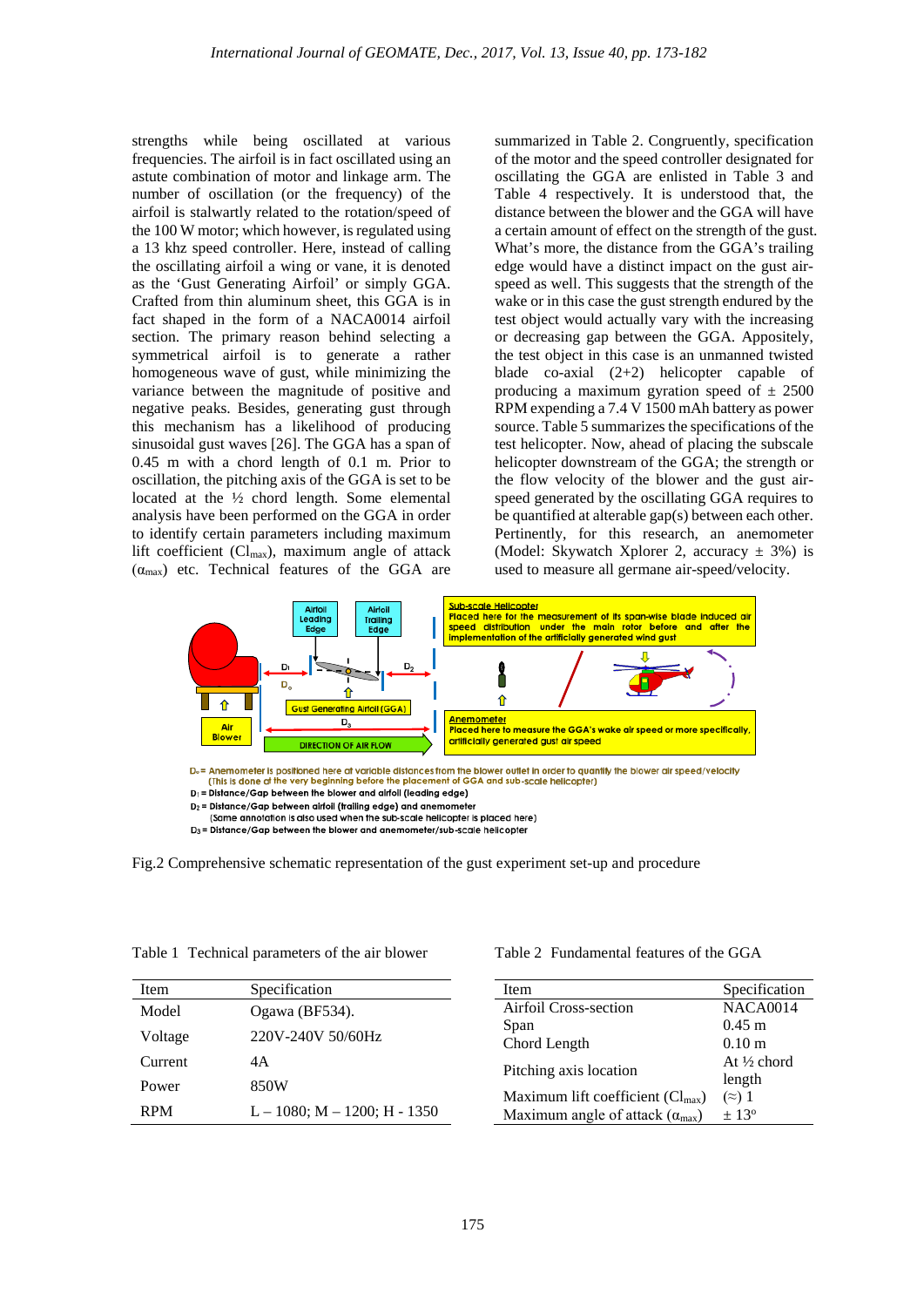| Item            | Specification                                      |
|-----------------|----------------------------------------------------|
| Motor Type      | Brush Non-gear Hub                                 |
| Voltage         | 24 V                                               |
| Rated Power     | 100 W                                              |
| No load current | < 0.55 A                                           |
| No load speed   | 3500 rpm                                           |
| Rate torque     | $0.35$ N.m.                                        |
| Rate speed      | $2800$ rpm                                         |
| Rate current    | < 6.0 A                                            |
| Efficiency      | >68%                                               |
| Transmission    | Chain Sprocket                                     |
|                 | $(9 \text{ teeth}, \text{pitch } 6.35 \text{ mm})$ |

Table 3 Specification of the motor designated for oscillating the GGA

Table 4 Specification of the motor speed controller

| Item                  | Specification           |
|-----------------------|-------------------------|
| Voltage Input         | 12 V - 40 V             |
| Power                 | 400 w                   |
| Current               | 8 A (Rated), 10 A (Max) |
| Frequency             | $13$ khz                |
| <b>PWM Duty Cycle</b> | 10-100%                 |

|  | Table 5 Specifications of the test helicopter |  |  |  |
|--|-----------------------------------------------|--|--|--|
|--|-----------------------------------------------|--|--|--|

| Item                   | Specification          |
|------------------------|------------------------|
| Rotor Formation        | Coaxial                |
| Rotor Radius           | $0.26 \text{ m}$       |
| Chord Length           | $0.044 \text{ m}$      |
| Blade Type             | Twisted                |
| Overall Length         | $0.75 \text{ m}$       |
| Overall Height         | $0.30 \text{ m}$       |
| <b>Fuselage Length</b> | $0.30 \text{ m}$       |
| Number of Blades       | $2 + 2$                |
| <b>Primary Control</b> | Lower Rotor            |
| Power Source           | 7.4 V 1500 mAh Li-poly |
| RPM (Max)              | $+2500$                |

#### **2.2 Quantitative Data Gauging Procedure**

The induced air flow underneath the main rotor is, in actual fact, the thrust that assertively provides lift for the helicopter. During gust loading, understandably, this thrust would be affected to certain extent. Signifying that the main rotor blade induced air flow needs to be evaluated both before and after the implementation of artificially generated wind gust. Here, the blower air-speed is the first set of data that is required to be collected. Refereeing back to Fig.2, prior to the inclusion of the GGA and subscale helicopter in the arrangement of the test set-up, the anemometer is positioned in front of the blower. The air-speed is then measured at variable distances  $(D<sub>o</sub>)$  from the outlet for three basic regulated speed range; this includes - low (1080 rpm), medium (1200 rpm) and high (1350 rpm). Soon after determining the blower range and

capacity, the GGA is then positioned in front of the blower.  $D_1$ ,  $D_2$  and  $D_3$  in this case correspondingly refers to: the gap between the blower & airfoil's leading edge; the gap between airfoil's trailing edge & anemometer; and the gap between the blower & anemometer. These gaps are varied while the GGA is oscillated at a range of harmonic excitations in order to regulate and quantify the different strengths of gust that is being generated.

As the minimum required air-speed for gust is  $8.23 \text{ ms}^{-1}$  (or 16 knots) [20]-[22], three strengths of gust have been deliberately decided on for this investigation, these are:  $8.5 \text{ ms}^{-1}$ ,  $9.0 \text{ ms}^{-1}$  and  $9.5$  $\text{ms}^{-1}$  respectively. Using a fitting gap between  $D_1$ and  $D_2$ , a data-cluster is created with an array of GGA oscillation frequencies along with their corresponding air-speed. This data abets in determining the required frequencies for the specified strengths of gust through interpolation or extrapolation. Once the concomitant oscillation frequencies are determined, only then, the rotorcraft is placed downstream of the GGA for quantitative assessment. Appositely, the maximum angle of attack for the GGA has been limited to  $\pm 10^{\circ}$  using the linkage arm connected to the motor; so if the leading edge start from  $+10^{\circ}$ , then pitched down to  $-10^{\circ}$  and then again pitched back up to  $+10^{\circ}$  it would have completed one oscillation. Refereeing to Fig.3, the simulated gust strength is measured downstream of the GGA at the horizontal level for both 'pitched up' and 'pitched down' airfoil positions. These level positions are demarcated as 'positive phase' (GGA trailing edge pitched up & leading edge pitched down) and 'negative phase' (GGA trailing edge pitched down & leading edge pitched up).

Based on the effectiveness, a rotor blade can be divided into three sections. Moving from the center to the outer tip of the main rotor, 25% of the blade span is stall region, 45% of the blade span is the driving region and 30% of the blade span is driven region [1]. As the lower rotor provides primary control for the test helicopter, therefore the halfrotor blade is also divided into comparable segments. Fig. 4 shows the schematic illustration of the measurement points for the half-rotor blade. Starting from the root, the three regions are divided into a total of eight measurement points. The stall region hosts the first two points: point  $1(P_{1[stat]]})$  and point 2 ( $P_{2[s tall]}$ ). Subsequently, the driving and the driven regions are divided into three points each. Here, points 3, 4, 5 (or  $P_{3[Drive]}$ ,  $P_{4[Drive]}$ ,  $P_{5[Drive]}$ respectively) are located in the driving region; followed by points 6, 7, 8 (or  $P_{6[Driven]}$ ,  $P_{7[Driven]}$ , P<sub>8[Driven]</sub> respectively) which are located in the driven region. For static gauging, the remote controlled rotorcraft is fixed on a test rig at a dedicated testing space. Flight conditions for the rotorcraft is achieved through its designated wireless controls. When the lift distribution is in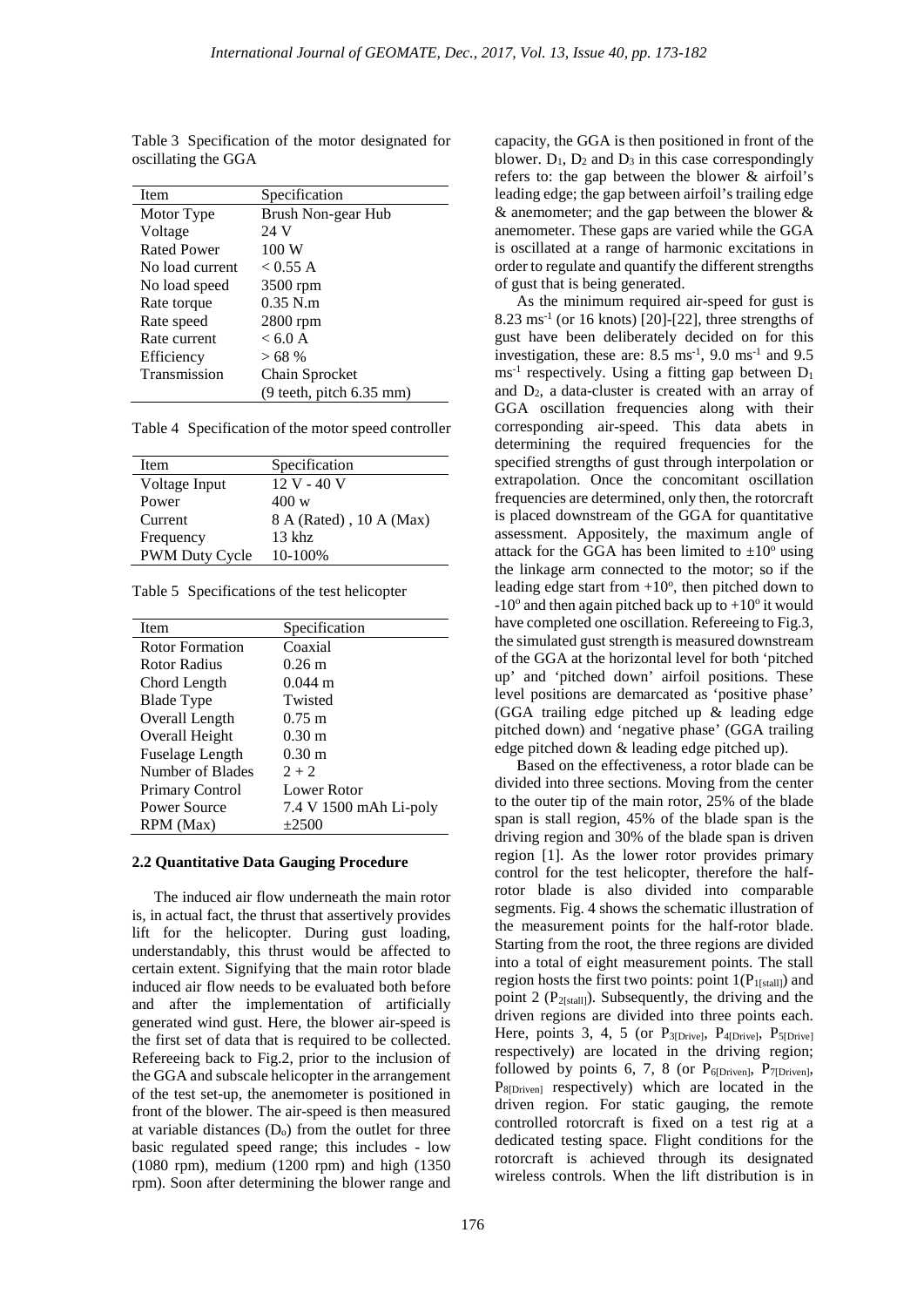question, the rotor disk is apportioned into 'righthand & left-hand' side (or R-H-S & L-H-S) followed by 'forward/advancing & aft/retreating' side (or F/A-S & A/R-S) when viewed from front and sideways respectively. Appositely, in each context, gusts are set to be introduced horizontally from the R-H-S flowing towards the main rotor. During hover, the lift is commonly expected to be balanced in each sides. However, during turning flight, lift force is side-biased depending on the maneuvering direction. Understandably so, if lift distribution was homogenous, there wouldn't be any trajectory force vectors and thus no directional motion of any kind. Fig.5 depicts the segmentation of helicopter rotor during flight from basic directional point of view.



Fig.3 Oscillation mechanism for the GGA and the phase position(s) for gauging gust air-speed



Fig.4 Schematic representation of 'Root  $\rightarrow$  Tip' measurement points for half rotor blade



Fig.5. Segmentation of helicopter rotor during flight: (a) R-H-S & L-H-S (b) F/A-S & A/R-S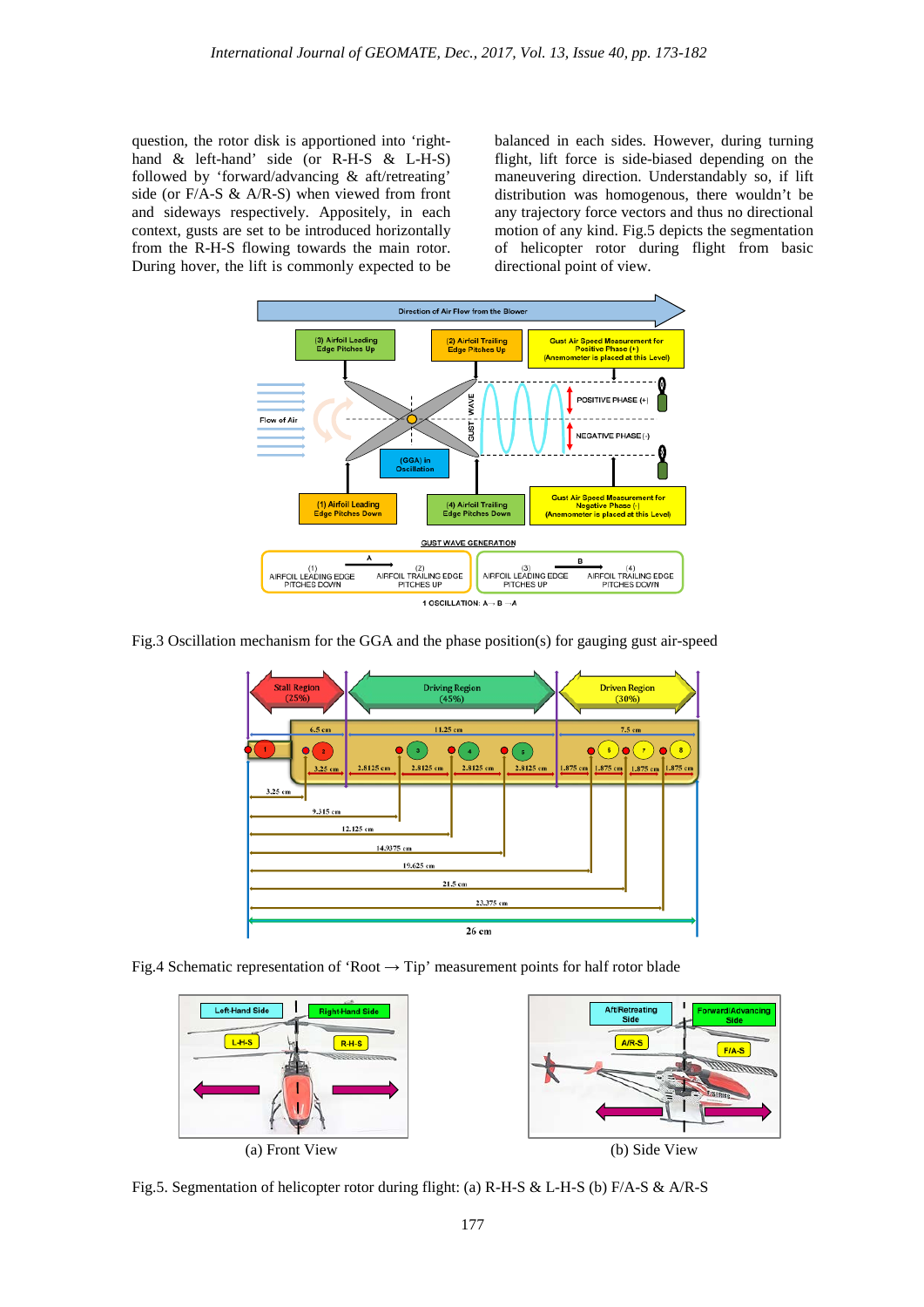#### **3. RESULTS AND DISCUSSION**

### **3.1 Artificially Generated Wind Gust**

The relationships between the blower air-speed and the distance from its outlet -  $[D_0]$  at differential motor speeds are shown in Fig 6. Here, within a meter range, the air velocity subsides gradually while moving away from the outlet. The highest velocity  $(18.1 \text{ ms}^{-1})$  occurs at close vicinity when the motor speed is set at 'high (or 1350 rpm). This eventually ascertains the fact that the blower is adept of producing the required strength(s) of gust for the principal experimentation.



Fig.6 Blower air-speed versus varying distance from the outlet for a range of motor speeds

The 3D schematic manifestation of the test arrangement to measure the simulated gust loads is shown in Fig.7. Gust air-speed is quantified with regards to the positive and negative phase for each gap. The values for the negative phase are assigned negative magnitudes in order to provide a coherent distinction from the positive phase quantities. The gust air-speed against varying distance between the GGA and anemometer -  $[D_2]$ , with respect to the sequential shifting of the gaps in-between the blower and the GGA -  $[D_1]$  is plotted in Fig.8. The data for positive and negative phase are coalesced together with regards to their corresponding positions. The GGA is arbitrarily oscillated at 1.5 Hz (in this case, 45 oscillations per 30 seconds) for each measurement. From Fig.8, it can be noticed that the gust air-speed wanes gradually while moving away from the GGA (i.e. increase in  $D_2$ ). This reduction in the gust air-speed appears to be much more perceptible when the gap between the blower and the GGA is altered (i.e. increase in  $D_1$ ). There are perceptible variations in the positive and negative phase values which are conceivably owing to the common manufacturing erroneousness; these variations are still exceedingly peripheral and negligible to some extent.

Next, the gust air-speed is measured again, but this time with reference to GGA frequency (*f*) of 0.5 Hz, 1.0 Hz, and 1.5 Hz for both positive and negative phase respectively. This abets in forming a data-cluster which enables to identify the

frequencies corresponding to the stipulated gust strengths though interpolation or extrapolation within the maximum pitching restraint of  $\pm 10^{\circ}$ . For each frequency, the ceiling for delineated time-span is 30 seconds. A reading is taken every 5 seconds for each phase until the cycles are completed separately. Constant gap for  $D_1$  (0.1 m),  $D_2$  (0.1 m) and  $D_3$  (0.3 m) are perpetually maintained in order to circumvent gradual attenuation of gust strength.



Fig.7 Schematic manifestation of the test arrangement to quantify artificially generated gust



Fig.8 Combined positive-negative phase of gust airspeed against varying gaps of  $[D_2]$  and  $[D_1]$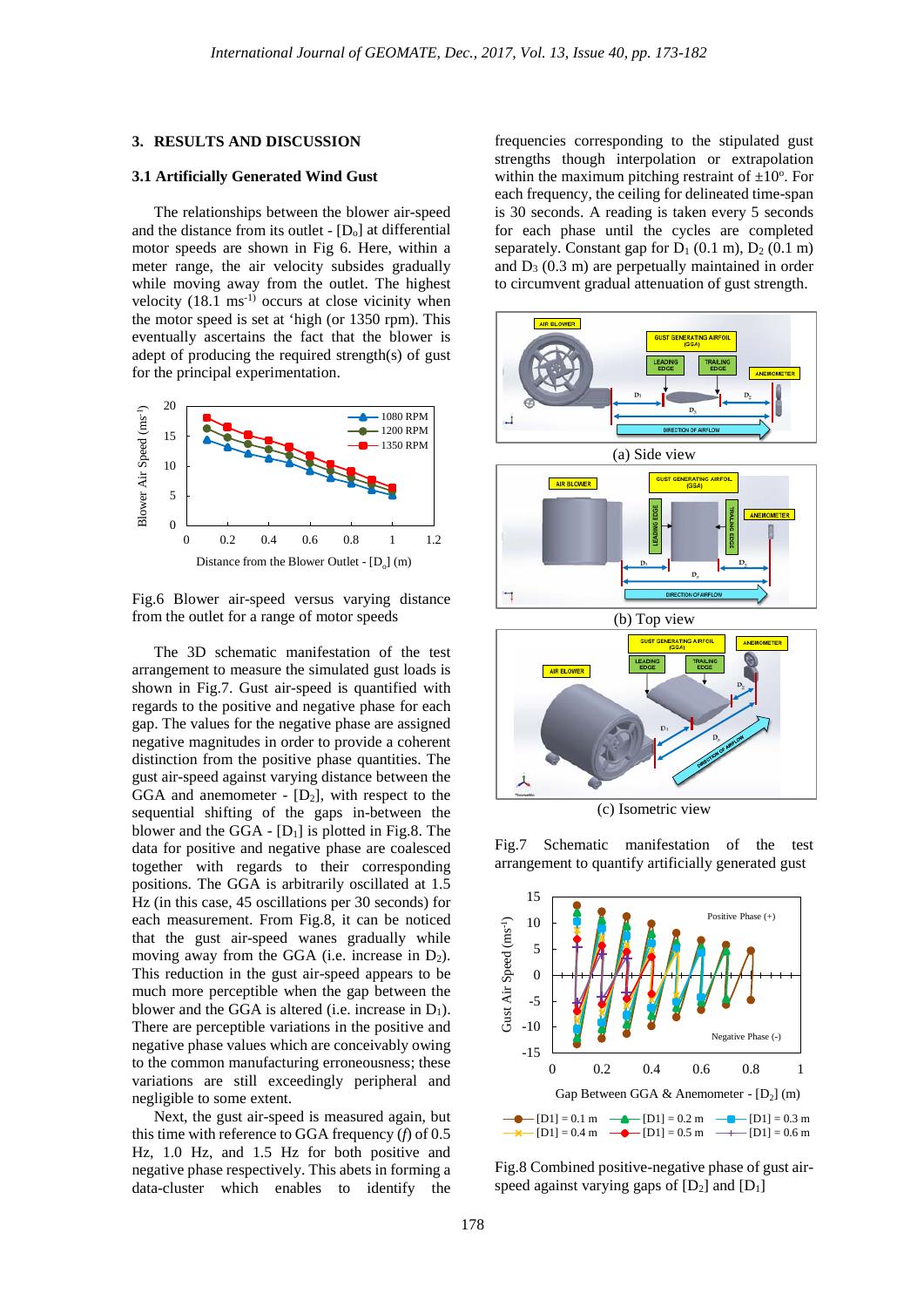The gust air-speed against time for 0.5 Hz, 1.0 Hz and 1.5 Hz of GGA frequency (*f*) is given in Fig.9. Here, the highest and lowest strengths of gust transpire against the highest and lowest frequencies respectively. The required frequencies are then calculated using the data-cluster. By means of interpolation,  $8.5 \text{ ms}^{-1}$ ,  $9.0 \text{ ms}^{-1}$  and  $9.5 \text{ ms}^{-1}$  of gust requires a GGA frequency of  $(\approx)$  1.0 Hz,  $(\approx)$  1.2 Hz and  $(z)$  1.3 Hz respectively. The fractions are avoided to form even values. These values however, correspond to the peak values set to be exhorted on the subscale helicopter. As the variance between peak and lull requires to be greater than 4.63 ms-1 [20]-[22], therefore, a common lull  $(3.9 \text{ ms}^{-1})$  is designated against all the other peak values. Generated at  $(\approx)$  0.5 Hz, this air-speed of 3.9 ms<sup>-1</sup> provides a difference greater than 9 knots (or  $> 4.63$ )  $\text{ms}^{-1}$ ) between the peak(s) and lull(s). During the simulation of wind gust on the test helicopter, each peak and lull values are manually given a period of 5 seconds to complete a singular cycle of 10 seconds. While forming a square waveform signal of transient state through concurrent assimilation of peak and lull values. The specified ranges of simulated wind gusts against coordinated time span accounted for the experimentation are described in Fig.10.

#### **3.2 Rotor Induced Aerodynamic Flow**

The thrust or induced aerodynamic flow through the rotor eventually provides lift by staying true to Newton's Third Law of Motion. Therefore, gauging the span-wise air-speed/velocity underneath the rotor essentially presents an overview of the lift distribution. The graphic representation of the test set-up for quantitative investigation concerning the effects of simulated wind gusts on the rotor induced air flow performance of the test helicopter during hover and forward flight is included in Fig.11.

#### *3.2.1 Hovering Flight State*

In Fig.12, the span-wise induced air-speed(s) are plotted against their demarcated position(s) during hover. In normal condition,  $P_{2[s tall]}$  through  $P_{6[Driven]}$ indicated steady rise in rotor induced velocity, followed by its gradual attenuation through  $P_{7[Driven]}$ and P8[Driven] for both R-H-S and L-H-S. Positions P<sub>4</sub>[Drive], P<sub>5</sub>[Drive] and P<sub>6</sub>[Driven] recorded the highest magnitudes in the driving and driven region without any surrounding gusts. When gusts are introduced, P<sub>8</sub>[Driven] on the R-H-S remains closest to the release zone. Here, for each gust loading,  $P_{8[Driven]}$  reveals no presence of thrust/lift.  $P_{1[s\text{tall}]}$  and  $P_{2[s\text{tall}]}$  indicated rebuffed input in lift generation. Perpetual increase in gust strength points out loss of cumulative thrust on the R-H-S. Cumulative thrust is essentially the area under the curve from  $P_{1[Stall]}$  through  $P_{8[Driven]}$ .



Fig.9 Gust air speed versus time with regards to an array of oscillation frequencies



(a) Contrived gust wave with 8.5 ms<sup>-1</sup> peak ( $f \approx 1.0$  Hz) and 3.9 ms<sup>-1</sup> lull ( $f \approx 0.5$  Hz)



(b) Contrived gust wave with 9.0 ms<sup>-1</sup> peak ( $f \approx 1.2$  Hz)  $f(0.5) \approx 3.9$  m/s & f (1.2)  $\approx 9.0$  m/s

and 3.9 ms<sup>-1</sup> lull ( $f \approx 0.5$  Hz)



(c) Contrived gust wave with 9.5 ms<sup>-1</sup> peak ( $f \approx 1.3$  Hz) and 3.9 ms<sup>-1</sup> lull ( $f \approx 0.5$  Hz)

Fig.10 Gust air-speed against synchronized time span simulated through harmonic oscillation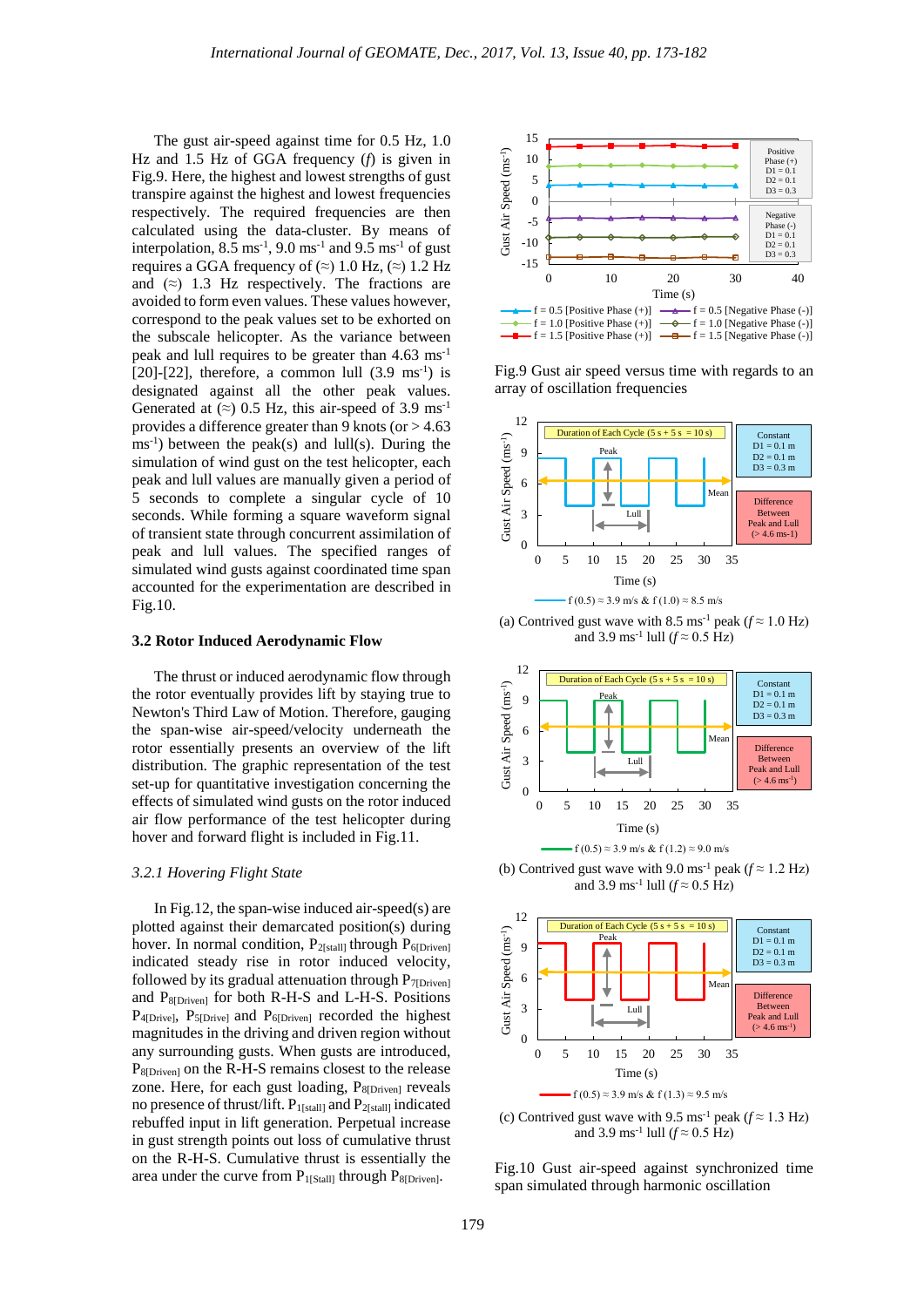

(c) Isometric View



The effect of gust is not as flashy on L-H-S as compared to R-H-S. When gusts are introduced, L-H-S loses approximately 15% to 30% of cumulative thrust compared to normal condition; whereas, R-H-S loses around 40 % to 70 % of total thrust. Loss of thrust signifies loss of altitude. Evidently, R-H-S loses around 15 % to 40 % more thrust compared to L-H-S. This imbalance of thrust/lift will cause the helicopter to experience half-pitched rolling susceptibility during gust loading. To avert any rollover, the gust endured side must gain or the opposite side must lose lift rapidly. Conceivably, this can be achieved by using rotor blades with morphing capabilities where this original idea utterly begs for introspective research.

## *3.2.2 Forward Flight State*

The blade induced air flow is quantified from P<sub>1[Stall]</sub> until P<sub>8[Driven]</sub> during forward flight and plotted through the graph(s) in Fig.13. In normal condition, the thrust/lift distribution indicates similar pattern from 'root-to-tip' compared to hover, where there is a steady rise past the stall region and followed by gradual waning beyond the half rotor blade span. There is, however, imbalance of total thrust between the sides, where F/A-S generates almost 20 % less thrust compared to A/R-S.

Nevertheless, this disparity between the sides is essential in achieving forward motion as the force vector components are resolved with regards to the tilted rotor. In fact, the resolution of vector forces is a typical requirement for a rotorcraft in order to achieve any kind of directional flight.

During gust loading,  $P_{1[Stall]}$  and  $P_{2[Stall]}$ , remains inept in lift generation. On the driving region, P<sub>3[Drive]</sub> emerges to lose lift for each sides during 9.5 ms<sup>-1</sup> of gust. This implies that, for increasing gust, the gradual attenuation of thrust/lift may occur from root-to-tip of the rotor blade. With regards to the rising gust strength, F/A-S loses around 20 % to 50% of thrust; whereas for A/R-S, this loss is around 10 % to 30%. This indicates that there will be significant reduction in altitude during gust loading. These loads also cause the reduction in the variance (less than 20 %) of thrust between F/A-S and A/R-S signifying the decline of magnitude for directional force vector component. Hence, the rotorcraft will also tend to lose cruising speed in response to the increasing gust loads.



Fig.12 Blade induced air-speed against marked span-wise positions with regards to differential gust loading during hover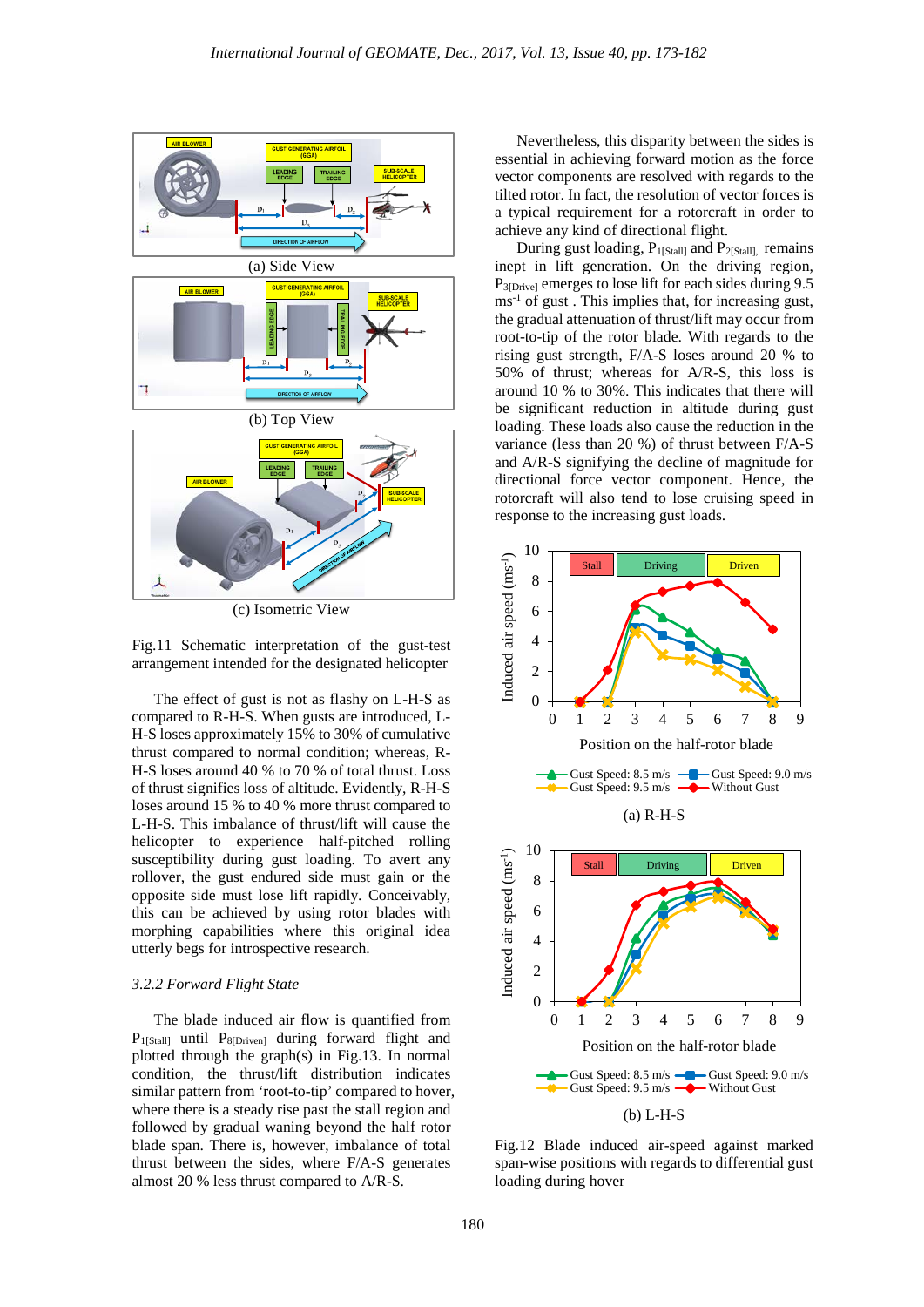

Fig.13 Blade induced air-speed against marked span-wise positions with regards to differential gust loading during forward flight

# **4. CONCLUSION**

In this study, artificial gusts were generated through forced pitched oscillation in order to review its effects on an unmanned helicopter's rotor induced flow performance. Within the specified gust range, the following conclusions could be drawn based on the findings:

- i. During hovering state, the cumulative magnitude and distribution pattern of the induced airspeed/thrust/lift indicated the risk of declining altitude and half-pitched rolling motion within the gust duration for the specified rotorcraft.
- ii. During forward flight state, for the same governing factors, the rotorcraft indicated liability to declining altitude, along with the reduction in cruising speed as well.

#### **5. ACKNOWLEDGEMENTS**

The author wishes to acknowledge the technical support received from Dr Mohd. Shariff bin Ammoo and Assoc Prof Dr Shuhaimi bin Mansor in conducting the research work.

# **6. REFERENCES**

- [1] Ammoo M.S.b. and Awal Z.B.A. Main Rotor Blade Air Flow Characteristics & Behaviour of a Remote Controlled Sub-Scale Helicopter: A Case Study, International Journal of Research in Aeronautical and Mechanical Engineering, Vol.1, No.7, 2013, pp.228-235.
- [2] Awal Z.B.A. and Ammoo M.S.B., A Case Study on the Air Flow Characteristics of the Hirobo-FALCON 505 Controllable Helicopter's Main Rotor Blade, Applied Mechanics and Materials, Vol.527, Feb. Issue, 2014, pp.39-42.
- [3] Voogt A.D. and Doorn, R.R.A.V., Helicopter accidents: Data-mining the NTSB database, in Proc. 33rd European Rotorcraft Forum, 2007, pp.1-7.
- [4] Mashman J., Helicopters and turbulence, Flight Safety Foundation's Helicopter Safety, Vol.14, No.5, 1988, pp.1-2.
- [5] Lusardi, J., Tischler M. and Blanken C., Empirically Derived Helicopter Response Model and Control System Requirements for Flight in Turbulence, Journal of American Helicopter Society, Vol.49, No.3, 2004, pp.340-349.
- [6] Alexis K., Nikolakopoulos G., Koveos Y. and Tzes A., Switching Model Predictive Control for a Quadrotor Helicopter under Severe Environmental Flight Conditions, IFAC Proceedings Volumes, Vol.44, Jan. Issue, 2011, pp.11913-11918.
- [7] Muñoz F., Hernández I.G., Salazar S., Espinoza E.S. and Lozano R., Second Order Sliding Mode Controllers for Altitude Control of a Quadrotor UAS: Real-Time Implementation in Outdoor Environments, Neurocomputing, Vol.233, Apr. Issue, 2017, pp.61-71.
- [8] Faiçal B.S., Freitas H., Gomes P.H., Mano L.Y., Pessin G., Carvalho A., Krishnamachari B. and Ueyama J., An Adaptive Approach for UAVbased Pesticide Spraying in Dynamic Environments, Computers and Electronics in Agriculture, Vol.138, Jun. Issue, 2017, pp.210- 223.
- [9] Mokhtari M.R., Cherki B. and Braham A.C., Disturbance Observer based Hierarchical Control of Coaxial-Rotor UAV, ISA Transactions, Vol.67, Mar. Issue, 2017, pp.466-475.
- [10] Shin Y.H., Lee S. and Seo J., Autonomous Safe Landing-Area Determination for Rotorcraft UAVs using Multiple IR-UWB Radars, Aerospace Science and Technology, Vol.69, Oct. Issue, 2017, pp.617-624.